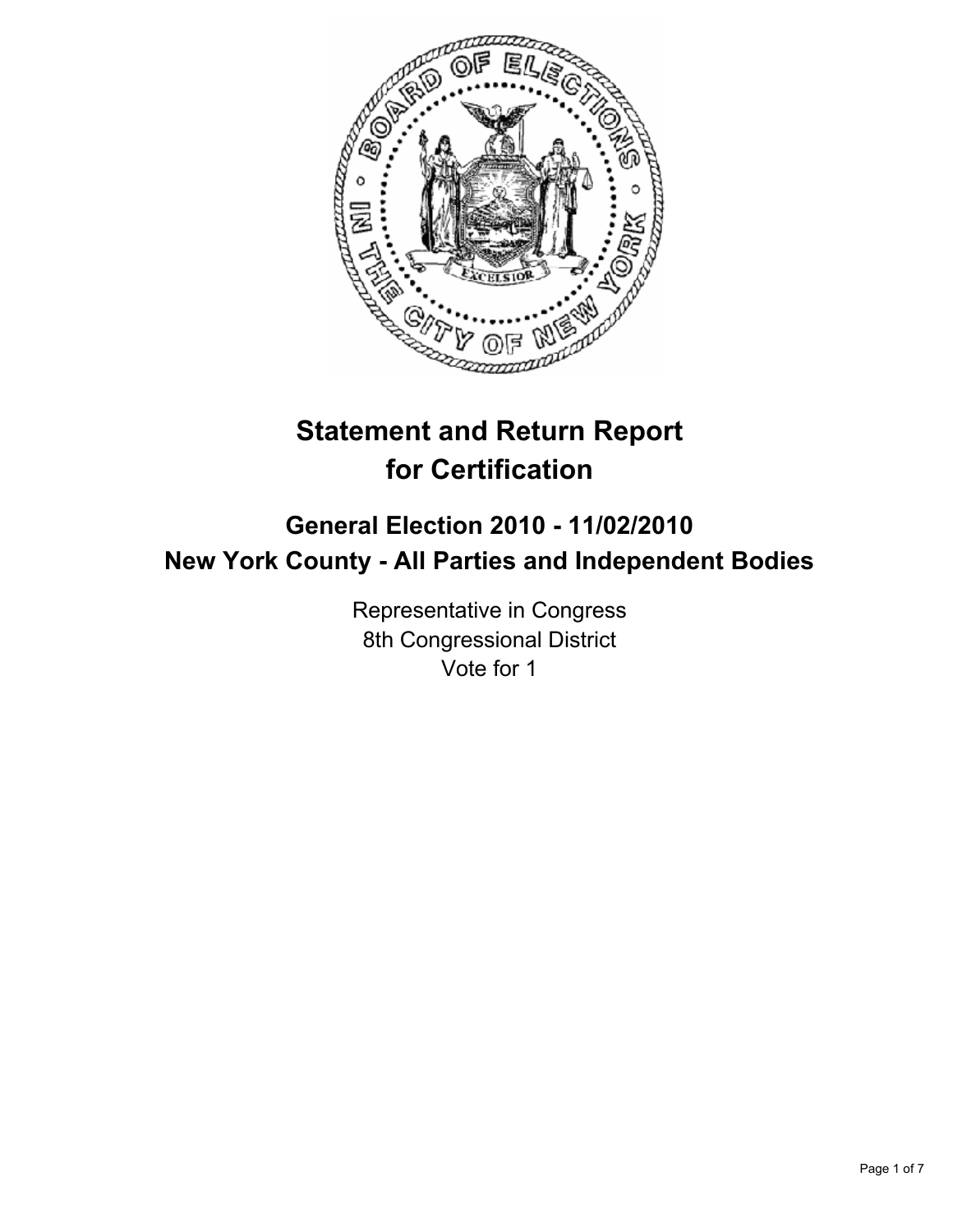

| <b>PUBLIC COUNTER</b>               | 6,113 |
|-------------------------------------|-------|
| <b>EMERGENCY</b>                    | 0     |
| <b>ABSENTEE/MILITARY</b>            | 171   |
| <b>FEDERAL</b>                      | 81    |
| <b>AFFIDAVIT</b>                    | 287   |
| <b>Total Ballots</b>                | 6,652 |
| JERROLD L NADLER (DEMOCRATIC)       | 4,184 |
| SUSAN L KONE (REPUBLICAN)           | 1,467 |
| SUSAN L KONE (CONSERVATIVE)         | 92    |
| JERROLD L NADLER (WORKING FAMILIES) | 416   |
| JERROLD L NADLER (WRITE-IN)         | 2     |
| JOE PETROVIC (WRITE-IN)             | 1     |
| MIKE DAVIS (WRITE-IN)               | 1     |
| NO NAME (WRITE-IN)                  | 1     |
| NONE OF ABOVE (WRITE-IN)            | 1     |
| PETER KING (WRITE-IN)               | 1     |
| ROBERT STEPANEK (WRITE-IN)          | 1     |
| TAMIE THOMAS (WRITE-IN)             | 1     |
| <b>Total Votes</b>                  | 6,168 |
| Unrecorded                          | 484   |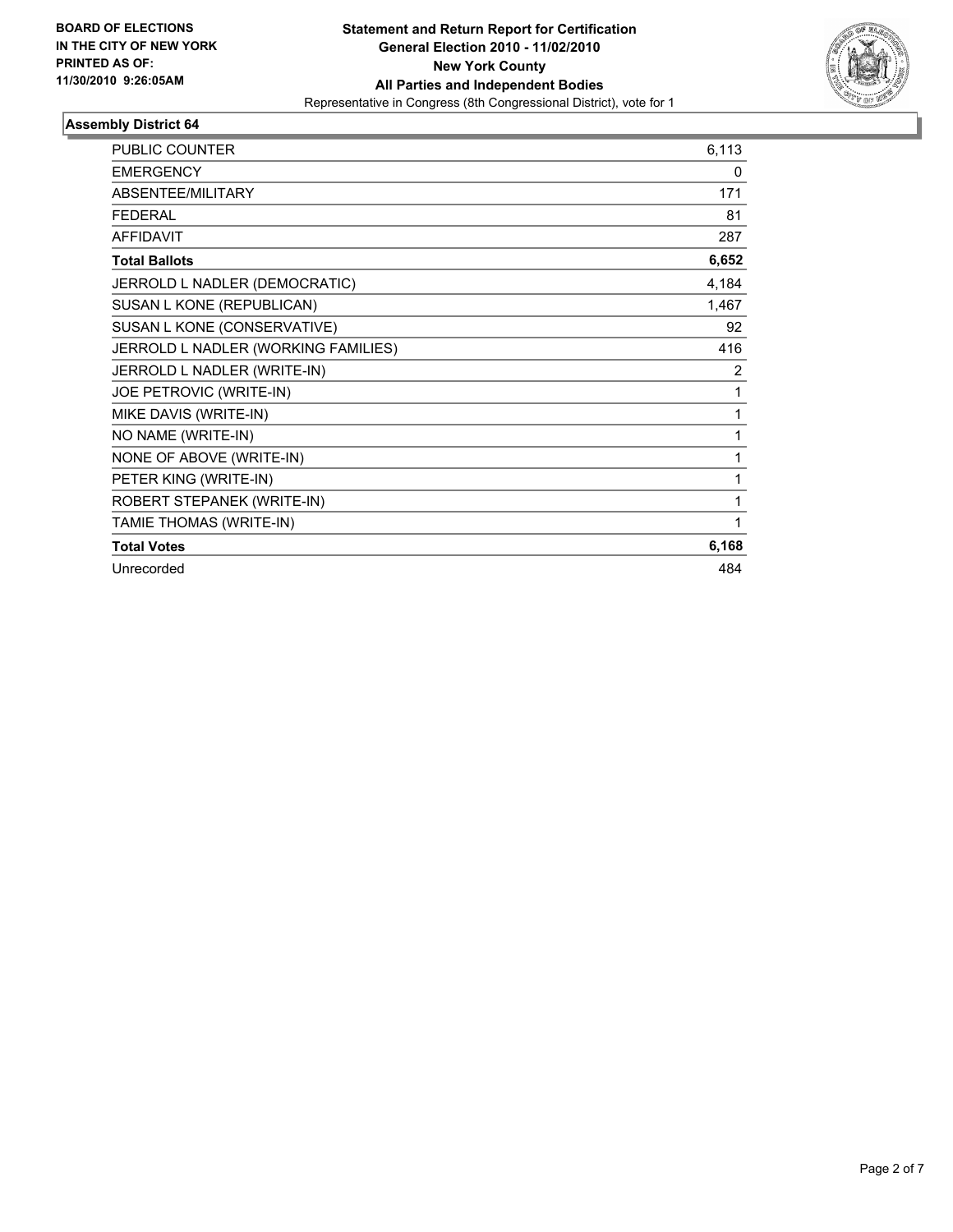

| PUBLIC COUNTER                      | 30,638         |
|-------------------------------------|----------------|
| <b>EMERGENCY</b>                    | $\overline{7}$ |
| ABSENTEE/MILITARY                   | 1,111          |
| <b>FEDERAL</b>                      | 690            |
| <b>AFFIDAVIT</b>                    | 997            |
| <b>Total Ballots</b>                | 33,443         |
| JERROLD L NADLER (DEMOCRATIC)       | 23,697         |
| SUSAN L KONE (REPUBLICAN)           | 4,178          |
| SUSAN L KONE (CONSERVATIVE)         | 241            |
| JERROLD L NADLER (WORKING FAMILIES) | 3,614          |
| ANDREW KANDEL (WRITE-IN)            | 1              |
| FAT ALBERT (WRITE-IN)               | 1              |
| FULL PUBLIC FUNDING (WRITE-IN)      | 1              |
| <b>GEORGE HABASH (WRITE-IN)</b>     | 1              |
| JENYA GREEN (WRITE-IN)              | 1              |
| JERROLD L NADLER (WRITE-IN)         | 8              |
| LEWIS LEPHOM (WRITE-IN)             | $\mathbf{1}$   |
| LINE 1 NA (WRITE-IN)                | 1              |
| MALONEY (WRITE-IN)                  | 1              |
| MAUREEN MCGOVERN (WRITE-IN)         | 1              |
| MICHAEL ALLEGRETTI (WRITE-IN)       | 1              |
| NO NAME (WRITE-IN)                  | 2              |
| NOBODY (WRITE-IN)                   | $\mathbf{1}$   |
| NONE (WRITE-IN)                     | 1              |
| NONE OF THE ABOVE (WRITE-IN)        | 1              |
| <b>OSCAR BRETT (WRITE-IN)</b>       | 1              |
| PETER PARKER (WRITE-IN)             | 1              |
| ROBERT RODRIGUEZ (WRITE-IN)         | 1              |
| ST VH REPLACEMENT (WRITE-IN)        | 1              |
| STEVEN GOULD (WRITE-IN)             | 1              |
| TOM REED (WRITE-IN)                 | 1              |
| <b>Total Votes</b>                  | 31,759         |
| Unrecorded                          | 1,684          |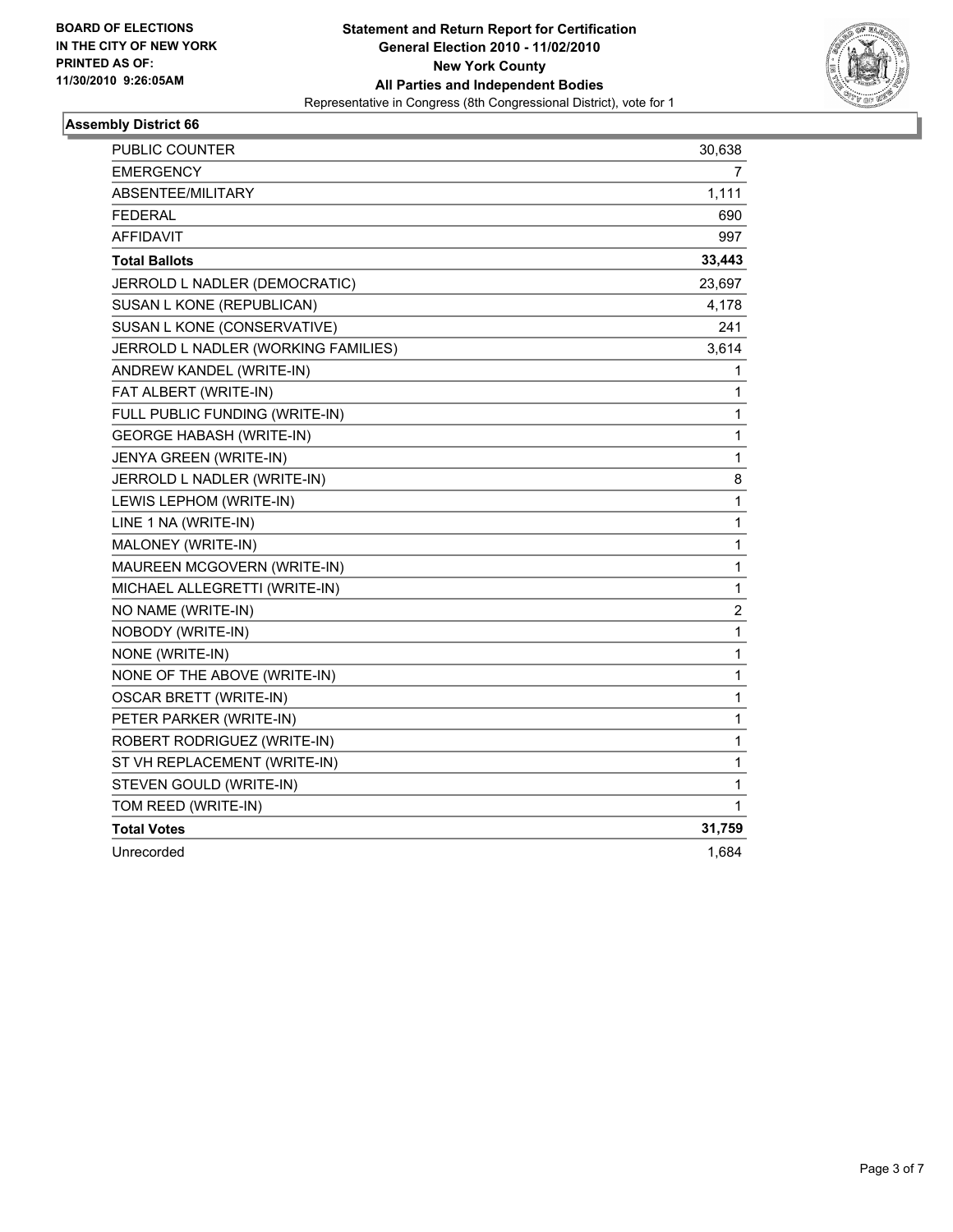

| PUBLIC COUNTER                      | 31,794                  |
|-------------------------------------|-------------------------|
| <b>EMERGENCY</b>                    | 36                      |
| ABSENTEE/MILITARY                   | 957                     |
| <b>FEDERAL</b>                      | 528                     |
| <b>AFFIDAVIT</b>                    | 842                     |
| <b>Total Ballots</b>                | 34,157                  |
| JERROLD L NADLER (DEMOCRATIC)       | 24,086                  |
| SUSAN L KONE (REPUBLICAN)           | 5,233                   |
| SUSAN L KONE (CONSERVATIVE)         | 304                     |
| JERROLD L NADLER (WORKING FAMILIES) | 2,510                   |
| ABSTAIN (WRITE-IN)                  | 1                       |
| CHARLES LEIPARD (WRITE-IN)          | 1                       |
| DAVID SACK (WRITE-IN)               | $\mathbf{1}$            |
| ERIC PROBET (WRITE-IN)              | $\mathbf 1$             |
| HANS FLESS (WRITE-IN)               | 1                       |
| JERROLD L NADLER (WRITE-IN)         | $\mathbf 1$             |
| JIM LINCERUM (WRITE-IN)             | $\mathbf 1$             |
| KAREN TRAVERS (WRITE-IN)            | 1                       |
| LAWRENCE JOACHIM (WRITE-IN)         | 1                       |
| MARK GOLDSTEIN (WRITE-IN)           | $\mathbf 1$             |
| MITT ROMNI (WRITE-IN)               | $\mathbf{1}$            |
| NO NAME (WRITE-IN)                  | $\overline{\mathbf{c}}$ |
| <b>ODILE DESOL (WRITE-IN)</b>       | $\mathbf{1}$            |
| PUBLIC OPTION (WRITE-IN)            | $\mathbf 1$             |
| RUTH MANSON (WRITE-IN)              | 1                       |
| STEPHEN GINOZA (WRITE-IN)           | $\mathbf{1}$            |
| SUSAN KENE (WRITE-IN)               | $\mathbf 1$             |
| TOM DUANE (WRITE-IN)                | $\mathbf 1$             |
| TRANNY NAMED KRISTEN (WRITE-IN)     | 1                       |
| VOID (WRITE-IN)                     | $\overline{2}$          |
| <b>Total Votes</b>                  | 32,155                  |
| Unrecorded                          | 2,002                   |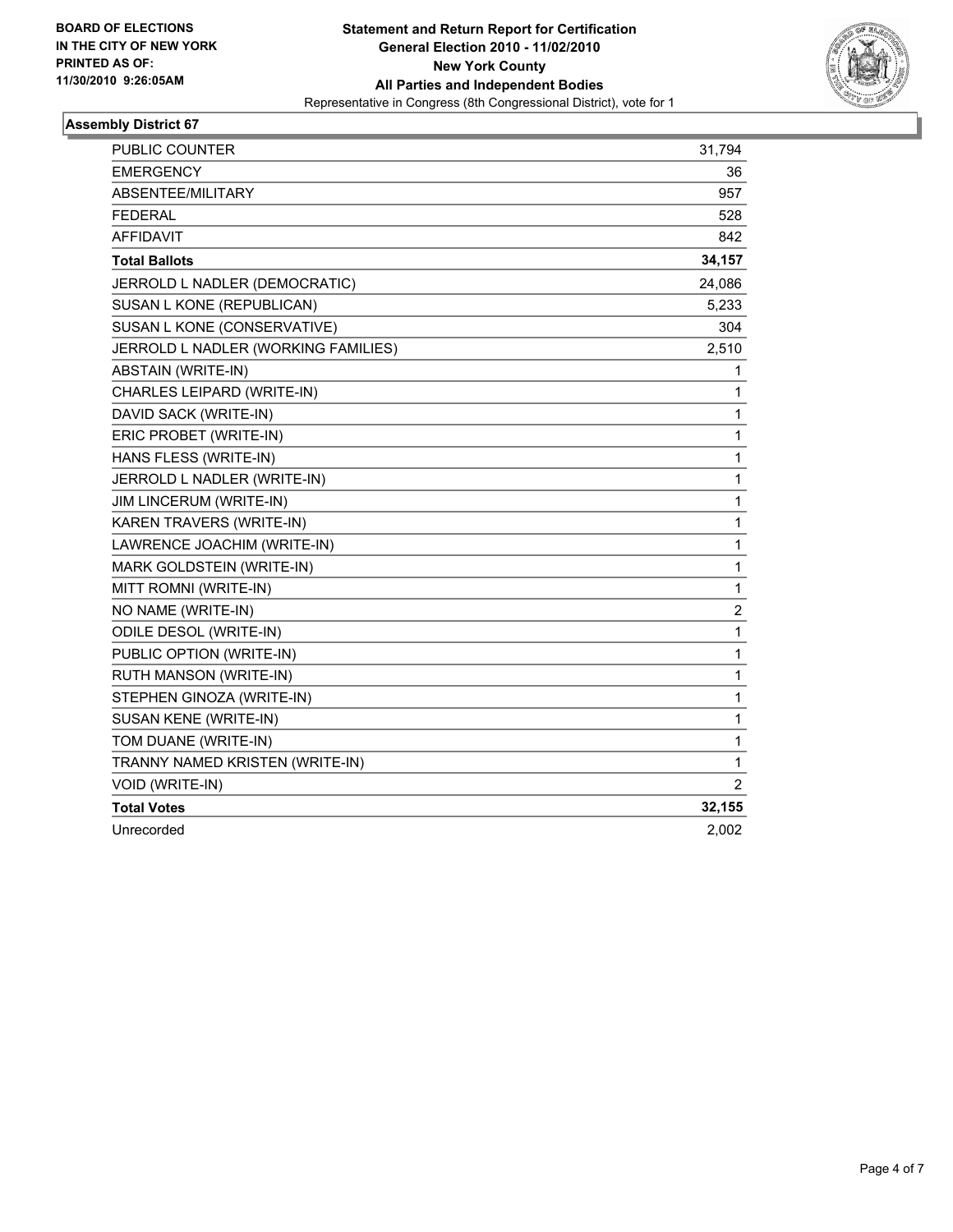

| <b>PUBLIC COUNTER</b>               | 1,256 |
|-------------------------------------|-------|
| <b>EMERGENCY</b>                    | 0     |
| ABSENTEE/MILITARY                   | 35    |
| FEDERAL                             | 17    |
| <b>AFFIDAVIT</b>                    | 35    |
| <b>Total Ballots</b>                | 1,343 |
| JERROLD L NADLER (DEMOCRATIC)       | 966   |
| SUSAN L KONE (REPUBLICAN)           | 195   |
| SUSAN L KONE (CONSERVATIVE)         | 3     |
| JERROLD L NADLER (WORKING FAMILIES) | 107   |
| DAVID TROYER (WRITE-IN)             |       |
| MICHAEL WHALEN (WRITE-IN)           | 1     |
| <b>Total Votes</b>                  | 1,273 |
| Unrecorded                          | 70    |

| <b>PUBLIC COUNTER</b>               | 23,767         |
|-------------------------------------|----------------|
| <b>EMERGENCY</b>                    | 75             |
| ABSENTEE/MILITARY                   | 696            |
| <b>FEDERAL</b>                      | 357            |
| <b>AFFIDAVIT</b>                    | 687            |
| <b>Total Ballots</b>                | 25,582         |
| JERROLD L NADLER (DEMOCRATIC)       | 17,965         |
| SUSAN L KONE (REPUBLICAN)           | 3,207          |
| SUSAN L KONE (CONSERVATIVE)         | 238            |
| JERROLD L NADLER (WORKING FAMILIES) | 2,394          |
| ANDREW HART (WRITE-IN)              | 1              |
| CHUCK ZLATKIN (WRITE-IN)            | 1              |
| DAN JENNINGS (WRITE-IN)             | 1              |
| DAVID HAKIN (WRITE-IN)              | 1              |
| JERROLD L NADLER (WRITE-IN)         | 2              |
| <b>JIMMY MCMILLAN (WRITE-IN)</b>    | 1              |
| LARRY MONTY (WRITE-IN)              | 1              |
| NO NAME (WRITE-IN)                  | 5              |
| NONE (WRITE-IN)                     | 1              |
| RYAN BRUMBERG (WRITE-IN)            | 1              |
| SELF (WRITE-IN)                     | 1              |
| SUSAN J. CLAIR (WRITE-IN)           | 1              |
| VOID (WRITE-IN)                     | $\overline{2}$ |
| <b>Total Votes</b>                  | 23,823         |
| Unrecorded                          | 1,759          |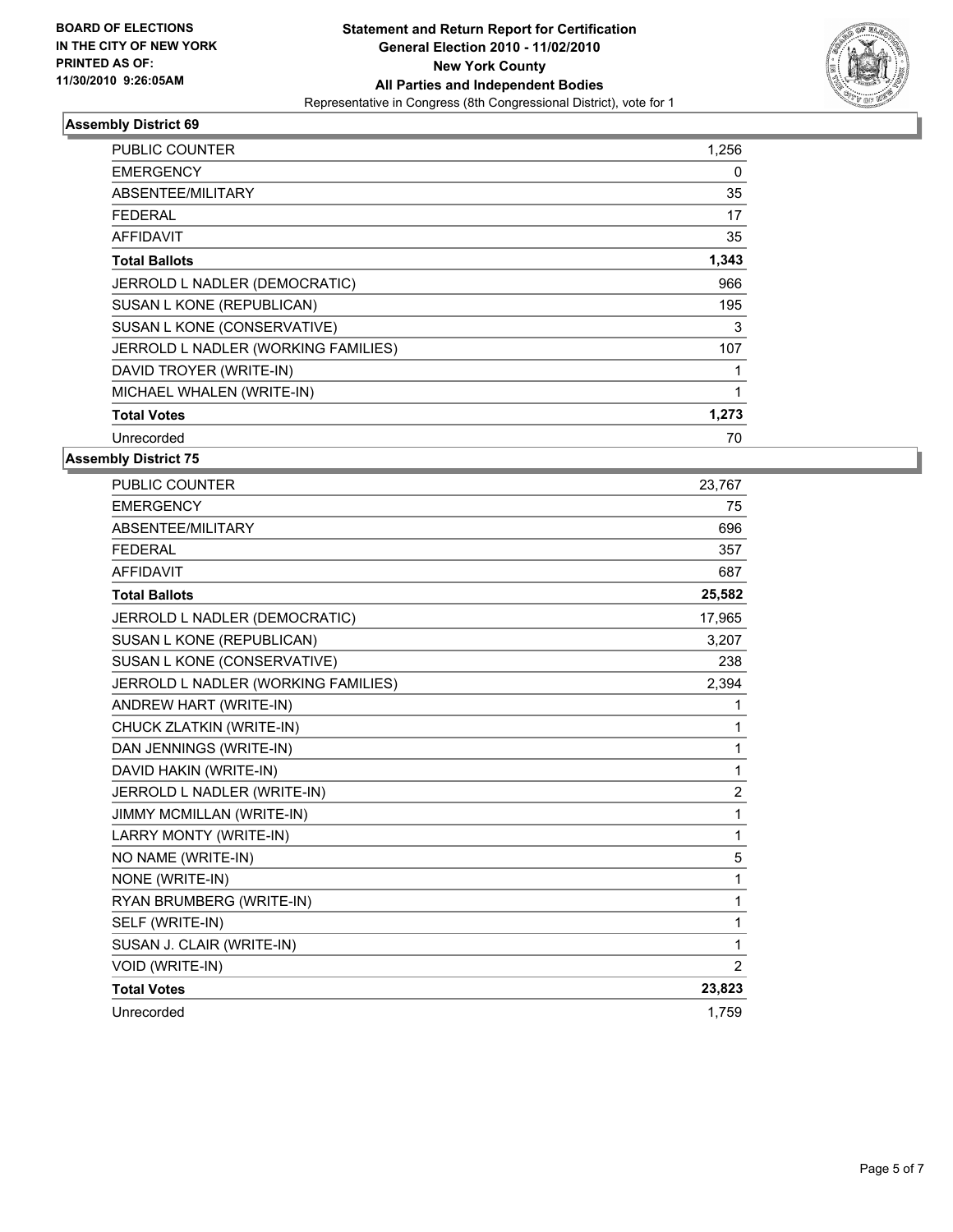

### **Total for Representative in Congress (8th Congressional District) - New York County**

| PUBLIC COUNTER                      | 93,568  |
|-------------------------------------|---------|
| <b>EMERGENCY</b>                    | 118     |
| ABSENTEE/MILITARY                   | 2,970   |
| <b>FEDERAL</b>                      | 1,673   |
| AFFIDAVIT                           | 2,848   |
| <b>Total Ballots</b>                | 101,177 |
| JERROLD L NADLER (DEMOCRATIC)       | 70,898  |
| SUSAN L KONE (REPUBLICAN)           | 14,280  |
| SUSAN L KONE (CONSERVATIVE)         | 878     |
| JERROLD L NADLER (WORKING FAMILIES) | 9,041   |
| ABSTAIN (WRITE-IN)                  | 1       |
| ANDREW HART (WRITE-IN)              | 1       |
| ANDREW KANDEL (WRITE-IN)            | 1       |
| CHARLES LEIPARD (WRITE-IN)          | 1       |
| CHUCK ZLATKIN (WRITE-IN)            | 1       |
| DAN JENNINGS (WRITE-IN)             | 1       |
| DAVID HAKIN (WRITE-IN)              | 1       |
| DAVID SACK (WRITE-IN)               | 1       |
| DAVID TROYER (WRITE-IN)             | 1       |
| ERIC PROBET (WRITE-IN)              | 1       |
| FAT ALBERT (WRITE-IN)               | 1       |
| FULL PUBLIC FUNDING (WRITE-IN)      | 1       |
| <b>GEORGE HABASH (WRITE-IN)</b>     | 1       |
| HANS FLESS (WRITE-IN)               | 1       |
| JENYA GREEN (WRITE-IN)              | 1       |
| JERROLD L NADLER (WRITE-IN)         | 13      |
| JIM LINCERUM (WRITE-IN)             | 1       |
| JIMMY MCMILLAN (WRITE-IN)           | 1       |
| JOE PETROVIC (WRITE-IN)             | 1       |
| KAREN TRAVERS (WRITE-IN)            | 1       |
| LARRY MONTY (WRITE-IN)              | 1       |
| LAWRENCE JOACHIM (WRITE-IN)         | 1       |
| LEWIS LEPHOM (WRITE-IN)             | 1       |
| LINE 1 NA (WRITE-IN)                | 1       |
| MALONEY (WRITE-IN)                  | 1       |
| MARK GOLDSTEIN (WRITE-IN)           | 1       |
| MAUREEN MCGOVERN (WRITE-IN)         | 1       |
| MICHAEL ALLEGRETTI (WRITE-IN)       | 1       |
| MICHAEL WHALEN (WRITE-IN)           | 1       |
| MIKE DAVIS (WRITE-IN)               | 1       |
| MITT ROMNI (WRITE-IN)               | 1       |
| NO NAME (WRITE-IN)                  | 10      |
| NOBODY (WRITE-IN)                   | 1       |
| NONE (WRITE-IN)                     | 2       |
| NONE OF ABOVE (WRITE-IN)            | 1       |
| NONE OF THE ABOVE (WRITE-IN)        | 1       |